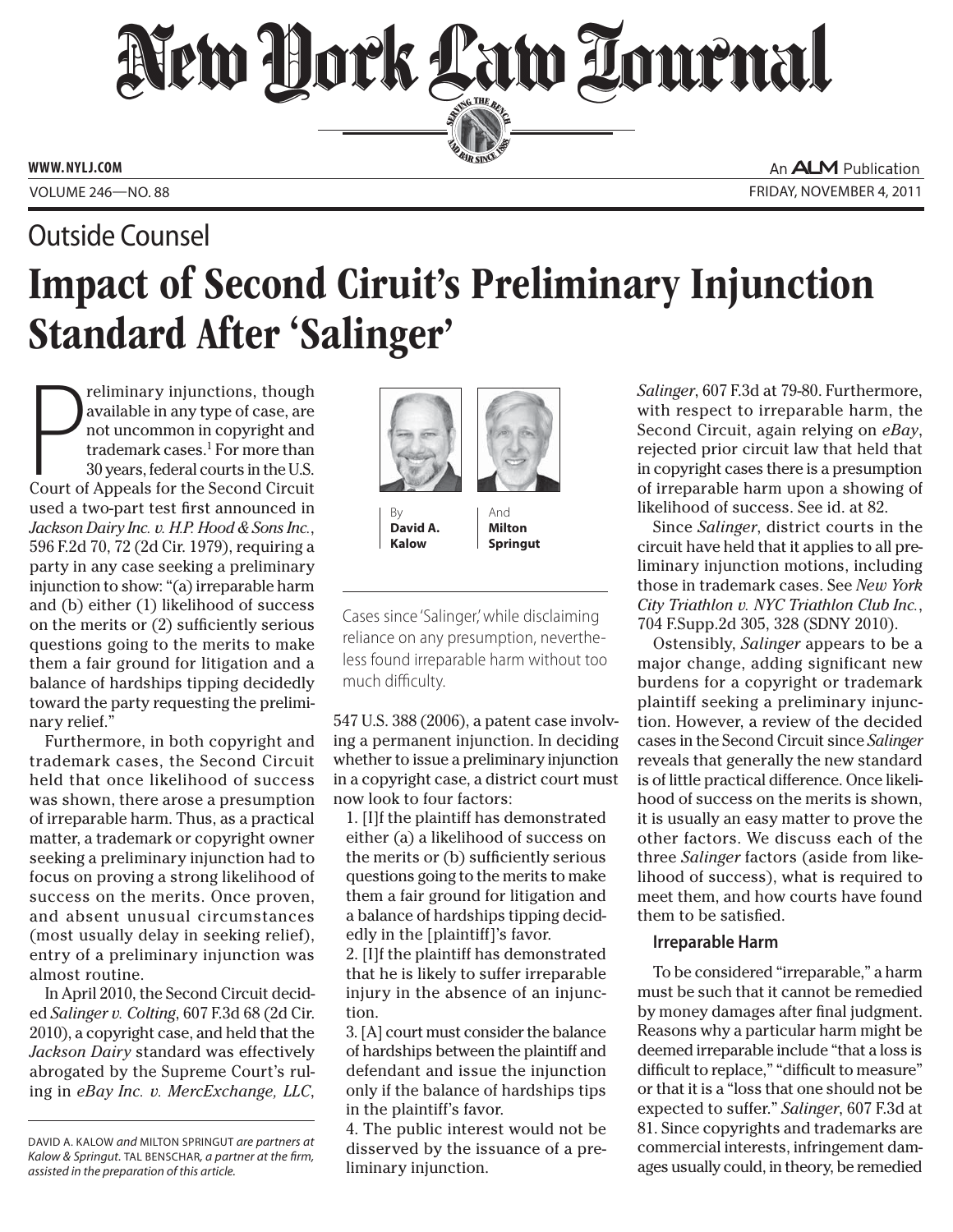by money. Nevertheless, the harm suffered by a copyright or trademark owner through infringement will almost always be deemed irreparable because it is usually difficult to measure or quantify or fully account for.

**Copyright Cases.** *Salinger* itself suggests three possible reasons why the harm in copyright cases might be irreparable. First, where the copyright is closely associated with a particular artist or source, the harm may be irreparable because of "possible market confusion." Second, where the infringing product competes with the copyright owner's (or licensee's) own product and causes sales losses, such harm is usually deemed irreparable because "to prove the loss of sales due to infringement is notoriously difficult." Third, where the infringement could result in a particular message being misattributed to a particular author, "the loss of First Amendment freedoms, and hence the infringement of the right not to speak for even minimal periods of time, unquestionably constitutes irreparable injury." See *Salinger*, 607 F.3d at 81.

Other courts have adopted other rationales. One court combined the first two *Salinger* rationales in a case involving copyrighted stuffed toys. Because the defendant had "flood[ed] the market with counterfeit products," there was a distinct danger both of lost sales and damage to the plaintiff's reputation, both of which are difficult to calculate and hence irreparable. *CJ Prods. LLC v. Concord Toys Intl. Inc*., 2011 U.S.Dist. Lexis 4983 (SDNY 2011). Another court, adopting a similar rationale from patent law, held that the "loss of pricing power resulting from the sale of inexpensive 'knock-offs' is, by its very nature, irreparable." *Mint Inc. v. Amad*, 2011 U.S. Dist. LEXIS 49813, \*10-11 (SDNY 2011).

In a case involving pirated streaming of television programming over the Internet, the court found the harm irreparable because the streaming threatened to divert viewers from the plaintiff's own authorized broadcasts, and thus would interfere with its own licensing and advertising revenues program; such loss was the equivalent of loss of sales which are often hard to prove. *WPIX Inc. v. ivi Inc.*, 2011 U.S. Dist. LEXIS 17654, \*65-72 (SDNY 2011). That court also noted, but did not address, the plaintiff's argument that by streaming the content over the Internet, the defendant had deprived it of valuable anti-copying measures that would prevent further infringements. See id.

Since copyrights and trademarks are commercial interests, infringement damages usually could, in theory, be remedied by money. Nevertheless, the harm suffered by a copyright or trademark owner through infringement will almost always be deemed irreparable because it is usually difficult to measure or quantify or fully account for.

**Trademark Cases.** Trademark cases generally present an even easier case than copyright cases for showing irreparable harm. By definition, a trademark is nothing more than a symbol of the goodwill and reputation of a business. To show that a defendant has infringed a trademark, it is necessary to show that there is a "likelihood of confusion" between the parties. Once that is shown, then perforce the trademark owner's business reputation is in jeopardy. Such harm is almost by definition "irreparable." This is the very reason that courts traditionally adopted a presumption of irreparable harm in trademark cases. See *Genesee Brewing Co. v. Stroh Brewing Co.*, 124 F.3d 137, 142 (2d Cir. 1997). See also *Omega Importing Corp. v. Petri-Kine Camera Co.*, 451 F.2d 1190, 1195 (2d Cir. 1971) (discussing irreparable harms in a typical infringement case).

Not surprisingly, cases since *Salinger*, while disclaiming reliance on any presumption, nevertheless found irreparable harm without too much difficulty. In one case, a court held the harm irreparable because (1) the plaintiff had built up a substantial goodwill in its trademark, which the defendant could jeopardize and (2) the infringement by defendant of the mark would cause the plaintiff to lose control over the reputation of its marks pending trial, and the damage caused by such loss of control "is neither calculable nor precisely compensable." *New York City Triathlon*, 704 F.Supp.2d at 343. Other courts have relied upon one or both of these rationales. See *U.S. Polo Assoc. Inc. v. PRL USA Holdings Inc.*, 2011 U.S. Dist. Lexis 51707, \*61-62 (SDNY

2011); *The Marks Org. Inc. v. Joles*, 2011 U.S. Dist. Lexis 28182, \*26-29 (SDNY 2011); *Pretty Girl Inc. v. Pretty Girl Fashions Inc.,* 2011 U.S. Dist. Lexis 25755 \*17-21 (SDNY 2011).

Thus, in most trademark and copyright cases, the harm suffered by the plaintiff will usually fit into one or more frequently recurring fact patterns that have long been held to exemplify "irreparable" harm. Generally, once likelihood of success is demonstrated, it should not be difficult for counsel to articulate how the facts of the case fit into one or more of these recurring patterns.

#### **Balance of Hardships**

This factor is relatively new to Second Circuit jurisprudence. In some reported cases since *Salinger*, the court has simply noted that the defendant has only recently entered the market, is not heavily invested in a particular product or mark, and thus would be harmed little by an injunction. In the trademark context, at least, some courts also note that an injunction not to use a particular trademark does not necessarily close down the defendant's business; the defendant is always free to compete freely and fully with the plaintiff, so long as it uses a different mark to identify itself, one that will not confuse consumers. See *The Marks Org. Inc. v. Joles*, 2011 U.S. Dist. Lexis 28182, \*31-32.

Some courts go further. In balancing the harms to the respective parties, they completely discount the harm to the defendant to the extent it is based on infringement. This concept has its origin in a famous decision by Judge Learned Hand, *My-T Fine Corp. v. Samuels*, 69 F.2d 76, 78 (2d Cir. 1934) ("[A]dvantages built upon a deliberately plagiarized make-up do not seem to us to give the borrower any standing to complain that his vested interests will be disturbed.") More recently, courts have held that any disadvantage the defendant would face by being forced to discontinue its business based on infringement was not legally cognizable and would not be taken into account in balancing the harms. See *WPIX Inc. v. ivi Inc*., 2011 U.S. Dist. Lexis 17654, \*74 (SDNY 2011), Cf. *Mint Inc. v. Amad*, 2011 U.S. Dist. Lexis 49813, \* 10-11. Thus, here again, the additional requirement of showing that the "bal